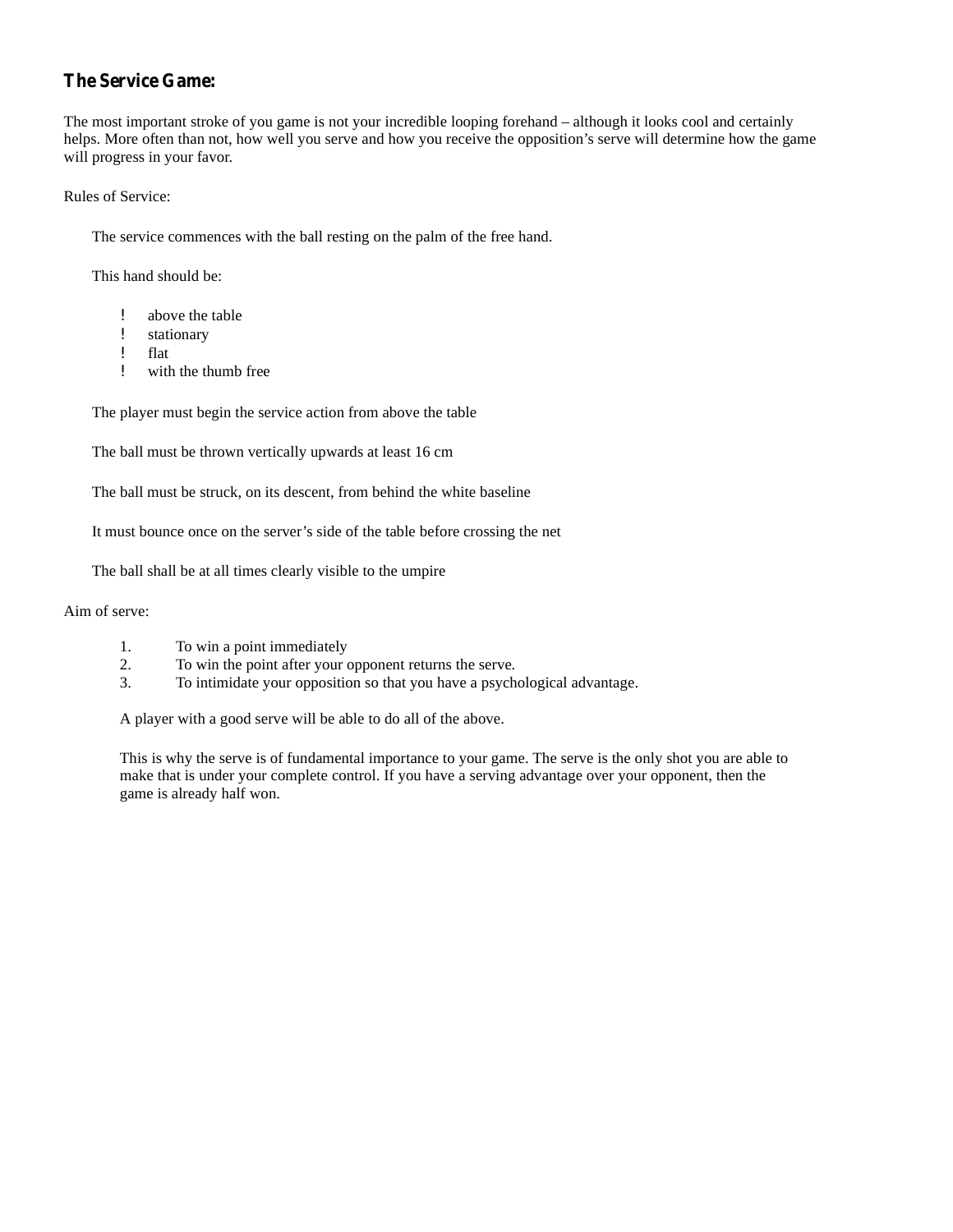Serving Strategies:



First, begin your serve in the correct position. For a right handed player, serving on the left corner of the table, allows him/her to cover the table with the forehand which generally has longer reach and greater attacking power. Unless your forehand is much worse than your backhand. This is where you should generally serve. Another option is to start the serve more towards the center of the table.

Distinguish between long serves and short serves. This is very important and is the basis of a tight serving game. Generally serve to the six places marked on the above diagram.

Long Serves:

The most important thing to remember is in a long serve you must bounce the ball close to the edge of the table on your side if you hope for the ball to bounce towards the end of the table on the opposite side.

These serves should be as deep as possible.

Long serves can generate a great amount of spin and can be used to effectively control the attack of an opposition. Unless the opposition has a strong backhand loop or has extraordinary footwork it is very difficult for him/her to attack a long serve to the backhand. When the ball returns, you have a chance to attack. Very occasionally use the long serve on the forehand. Many players will loop the serve back. But it is a good change to break up a game. Sometimes, a long serve down the center line is also very effective.

Short Serves:

The most important thing to remember is in a short serve you must bounce the ball close to the net of the table on your side if you hope for the ball to bounce close to the net on the opposite side.

All short serves should bounce at least twice on the opposite side if not received.

Short serves controls a player who likes playing the long game. If the serve is short (remains in the table), then unless the opposition has a brilliant flick, it is difficult for the opposition to attack your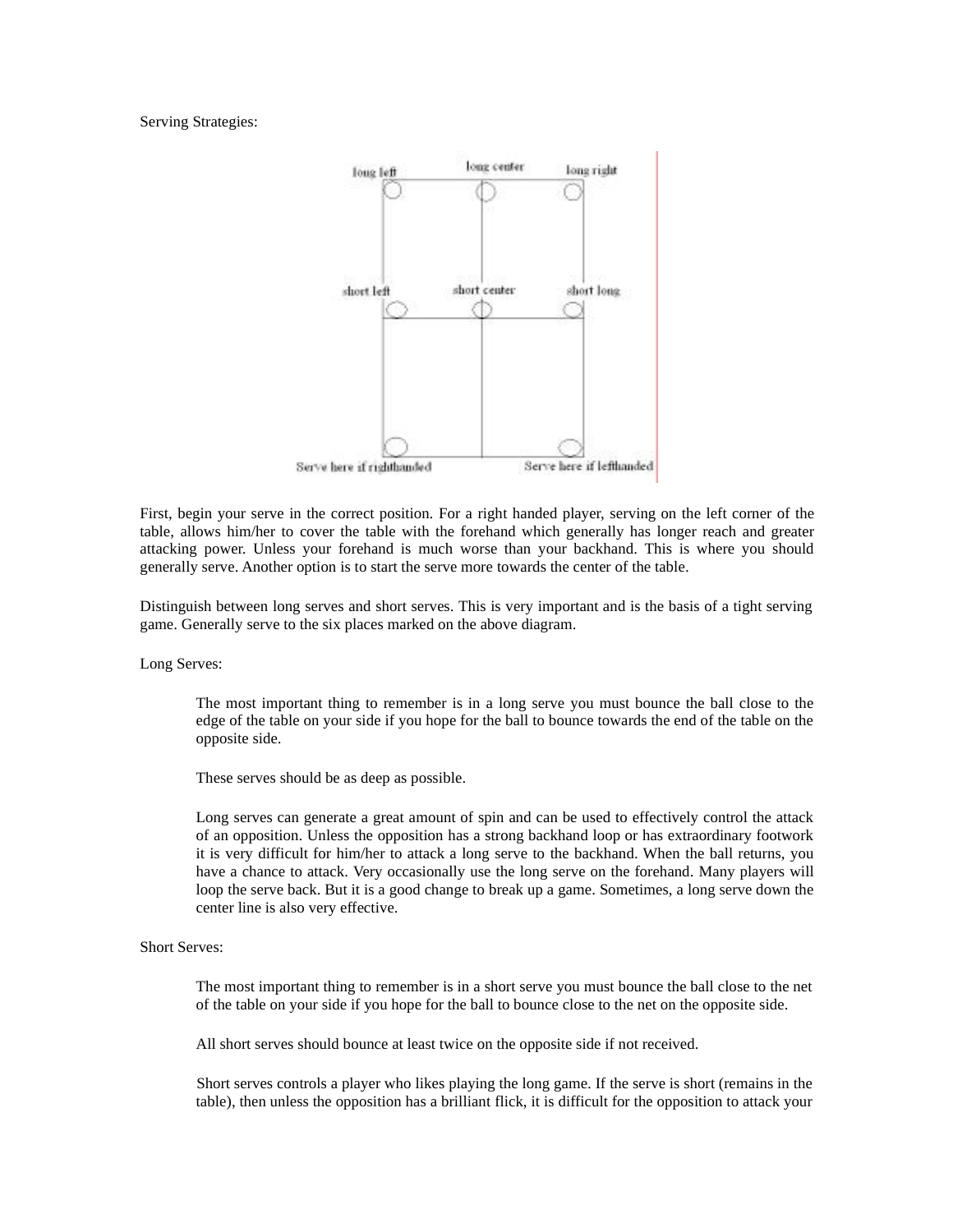serve. When the ball comes back, you have an opportunity to attack. The short serve to the forehand is often a good serve which works well with long serves to the backhand. It is generally harder to spin the ball as much in a short serve as in a long serve. So be wary of short serves that are high.

### The Spin:

Spin plays a crucial role in the serve. Always think about what kind of spin you are putting on the serve.

Top spin Back spin No spin Side spin this means you like to rally. Your opposition will hit the ball back to you. If you like playing the rally game then top spin shots might work well. Although it is hard to play top spin serves against most advanced players. a defensive serve which restricts the attack of your opposition. In order to attack, the opponent must either flick or loop and this can be difficult to do. When the ball returns, it presents an opportunity for you to attack. this is one of the most effective serves in the game of table tennis. BUT it should be well disguised and used together with the back spin serve. A no spin serve will be returned high if the opposition thinks it is a back spin serve while the ball will go into the net if the opposition treats it as a top spin serve. So it is important for the opposition to deal with the no spin appropriately – by looping, flicking or by 'half-pushing'so that the ball is not high. can be used to fool your opposition. But side spin is generally secondary to top spin and back spin. Decided whether you want to serve top spin orback spin, then decided whether to add side spin to complicate the serve. Some side spin serves makes it difficult for the opposition to return the serve to certain parts of

#### Flexibility:

The serve is probably the most complicated part of table tennis and advanced players put a lot of time and effort into the serve. To serve well takes practice and experience. The above are merely guidelines – there are no hard rules regarding the serve. The best server can always adapt his/her serve to the opponent and situation at hand. Whatever works is always the best serve!

return in order to set up the shot after the service return.

the table. Thus the server can use the side spin to control the position of the

### To Be Good:

To serve well is also one of the hardest aspects of table tennis to master. The best way to improve is to think about every serve before you serve it. Ask yourself – 'Why am I doing this serve?', 'Should I serve long orshort? Top spin orback spin?', 'What am I hoping to achieve?', 'What kind of service return do I expect?' An important source of ideas is to see how other people serve. Always think about the serve – and your game will improve markedly.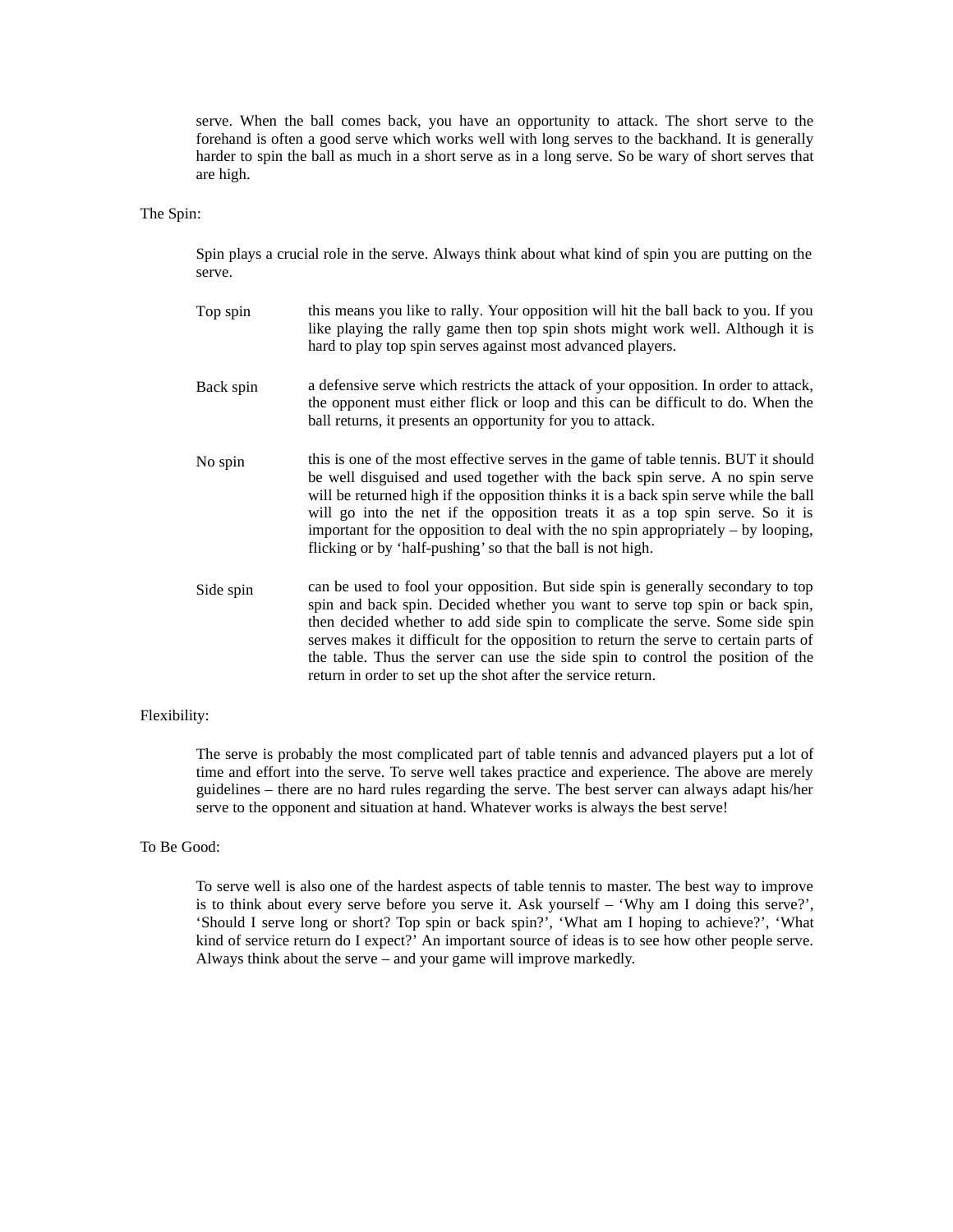# **Returning Spin Services:**

We stand trembling while our opponent winds up, throws the ball three meters into the air, ties his/her body into knots, twists the bat in every conceivable direction, utters a fearful grunt, and, biceps bulging, serves with such vicious spin that the ball is almost humming as itwobbles towards us. Our doubles partner pulls up a chair while we prod tentatively forward, wondering whether this time the ball will bury itself in the net, land on the next table, or fly over our smirking opponent's head and disappear over the horizon.

For us, there are only two kinds of serve: the ones we can get back, and the ones we can't.

## **How to return difficult spin serves in one easy lesson**

There is one prerequisite to the lesson. The chances of your mastering the art of returning spin serves are minimal if you have not learned to use spin in your own shots. And you'll find things easier still if you have experimented with some spin serves of your own.

That much understood, you've only got two things to learn: how to read the spin: and how to compensate for it.

### **Reading the spin**

The ball does not spin by itself. It's not spinning when it's thrown up, and the direction in which it's spinning can't change after the ball leaves the bat. So to establish the direction of the spin, simply watch the bat as it makes contact with the ball. The direction in which the bat is moving at that moment is the direction in which the ball will be spinning.

Don't be fooled by the bat being waved in other directions before and after contact - you're concerned only with the moment when the bat strikes the ball. And you have the opportunity to verify your judgment by watching the way the ball bounces when it hits the table.

Establishing the speed at which the ball is spinning is somewhat more complex. Factors include:

- 1. How high the ball is thrown (a high ball will be traveling faster when it finishes dropping so a faster spin will be imparted by the bat stroke).
- 2. Bat speed across the ball, readable not only by physically watching it but also by observing the follow-through.
- 3. The point of contact on the bat (the ball which hits the bat near the edge closest to the table will receive more backspin because it has more bat-face to roll over; and the ball that hits the bat near the edge furthest from the handle will spin faster if a pivotal wrist action is used, because that end of the bat moves faster than any other part).
- 4. How firmly the bat actually makes contact with the ball (among the most difficult to read, but verifiable by the bounce on the table).
- 5. The length of the serve (a ball landing deep on your half of the table is likely to be spinning faster than one which falls shorter, except in the case of backspin).

Having sorted out what's coming towards you, all that remains is to safely return the serve.